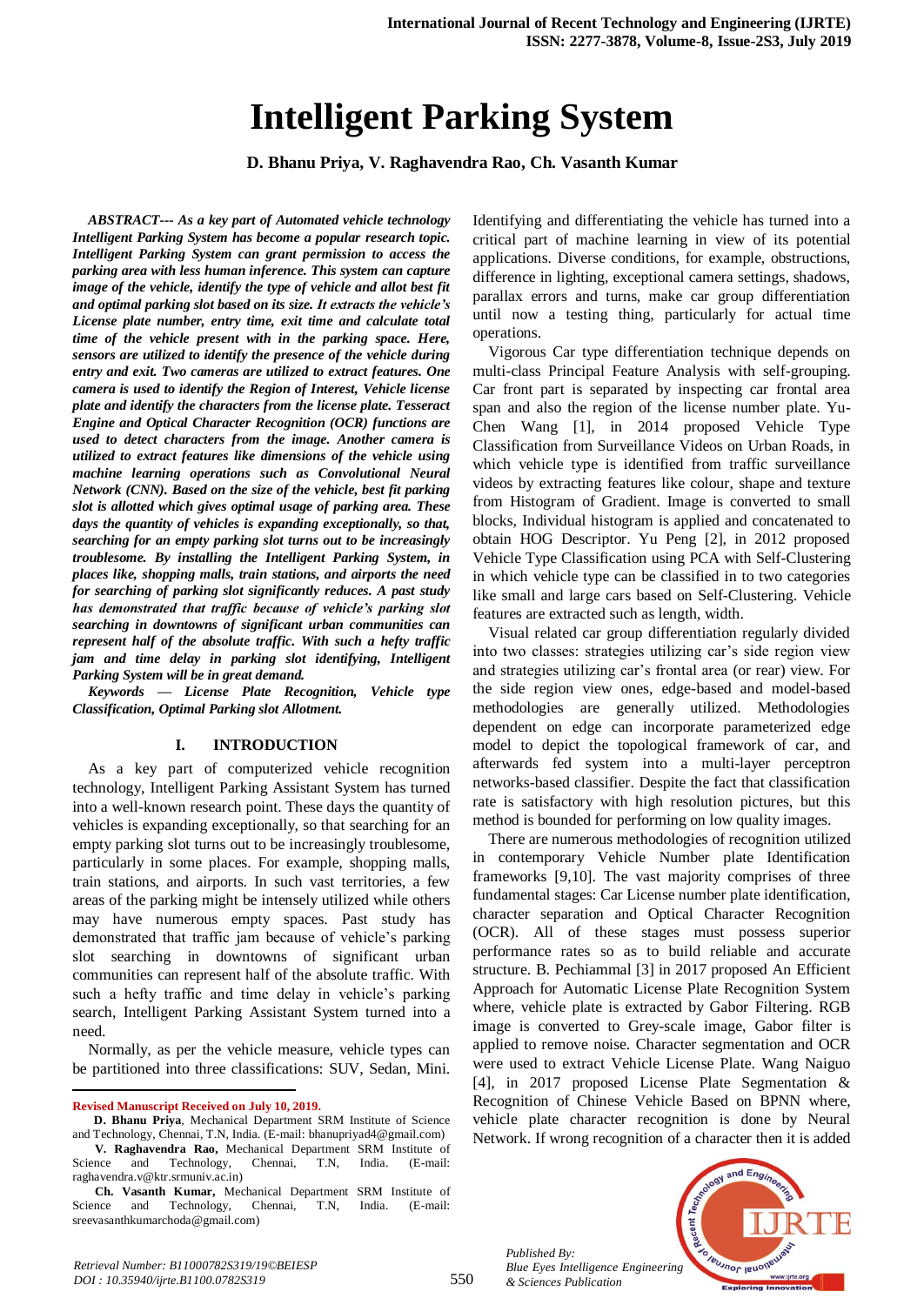to the library of machine learning for better training [11]. It is called Back Propagation Neural Network (BPNN). In this work, the Car license number plate detection algorithm which is associated with the separation part. Character separation can give important data about the profile of car license number plate characters. This is accomplished by making connected feature component analysis (CCA) and Optical Character Recognition (OCR) on the pictures. The profile is used to locate, identify and extract each character in the plate.

For some drivers, particularly the learners, finding and exploring a vehicle into a suitable parking space is a tough task. The primary reason is that the driver can't see around the vehicle or decide the size and state of the parking spot. This has been driving many research foundations and vehicle makers to give incredible work on the improvement of self-parking technology. In reality, a self-parking technology IPS can be viewed as an extraordinary kind as it gives best fit and optimal parking area to the vehicle based on its size to unmanned aerial vehicles. Dharmini kanteti [5], in 2014 proposed Intelligent Smart Parking Algorithm in which they use sensors to find the empty parking slots. They use Bluetooth module for data transmission and range finding sensors to find the vacant parking slots. Junzhao Liu [6], in 2013 proposed A Multi-Classifier Image Based Vacant Parking Detection System in which they implement and examine an Image based system for recognition of empty parking slots. Directly after edge recognition, consolidate edge density, closed contour density and foreground & background pixel ratio to know the presence of the vehicle.

As the novelty of this paper, is to put together all these concepts and allot best fit and optimal parking area of the vehicle based on its size captured from the image. In this paper the overall system work process is divided into four major segments. Section 2 gives an overview of vehicle license plate localization and character recognition. Section 3 describes about vehicle type identification and clear-cut idea of how it works. Under Section 4, a novel method for allotting best fit and optimal parking slot is presented. Section 5 Exhibits our analytical result. At last, this paper is done in section 6 with conclusions and future extension, followed by references.

# **II. CAR'S LICENSE NUMBER PLATE DETECTION & TEXT IDENTIFICATION**

In this section localizing license number plate is the initial thing utilized to extricate areas where license number plates are present. Vertical edge characteristics are moreover considered as suitable for number plate identification. These strategies estimate vertical edges of car's license plate and look for most dense regions in the picture. Colour edge identifier is utilized, as the Car's License Number Plate can also include distinct colours. That are the reason pixels with such different colours can be anticipated in two different ways and the locales with high density are taken as Number plate characters. After License plate characters are discovered they ought to be examined by some identification strategy. Heuristic examining and priority selection methodology is utilized for the license number plate character recognition. This methodology incorporates a

few unique heuristics: the altitude of the band, quantity of peak in vertical projection, an estimation of region under the chart close to peaks, the angle proportion or aspect ratio of the License number plate. After these heuristics are assessed, they are joined together figuring their weighted entirely.

In In this system raspberry pi is utilized as main processing unit. Two range finding sensors are used to know the presence of the car. When a car is present at the entry section webcam turns towards the entry side and captures the image of license plate. Convert the image to text format, and display the license plate of the vehicle on the LCD Module. If it matches driver need not to press any push button. If it doesn't match the driver need to press the pushbutton. So that again the camera captures the image of the vehicle's license plate and stores the car's license plate and corresponding entry time of the vehicle. It gives access to the vehicle to enter the parking area by lifting the boombarrier. When a car is present at the exit section webcam turns towards the exit side and captures the image of license plate. Convert image to text format, compares the license plate with existing license plate of the vehicles. If it matches with the existing data it gives total time and billing amount of the vehicle.

**Fig. SEQ "Figure" \\* MERGEFORMAT 1.Vehicle License Plate Number identified from an image using Tesseract functions and Optical Character Recognition.**

# **Fig. 2. Work flow of accessing vehicle to the parking area and displaying total time of car present with in the parking area.**

# *A. Image Acquisition*

This stage coordinates getting a picture by an acquisition method. In our proposed framework, a high or low assurance automated camera is used and adequate light source to verify the data picture.

### *B. Number Plate Extraction*

This stage expels the area of interest, that is, the license plate, from the captured picture. The proposed methodology incorporates "Covering of a region with high or low probability of license plate and a short time later analyzing the whole hidden region of license plate.

#### *C. Number Plate Character Segmentation*

License Plate Segmentation, once a while insinuated as Character Isolation takes the region of interest and tries to identify it into explicit characters. The proposed system is done in the OCR portion.

#### *D. Optical Character Recognition*

*Published By:*

*& Sciences Publication* 

There are various methodologies used to see limited characters. In the proposed structure Optical Character Recognition is utilized.

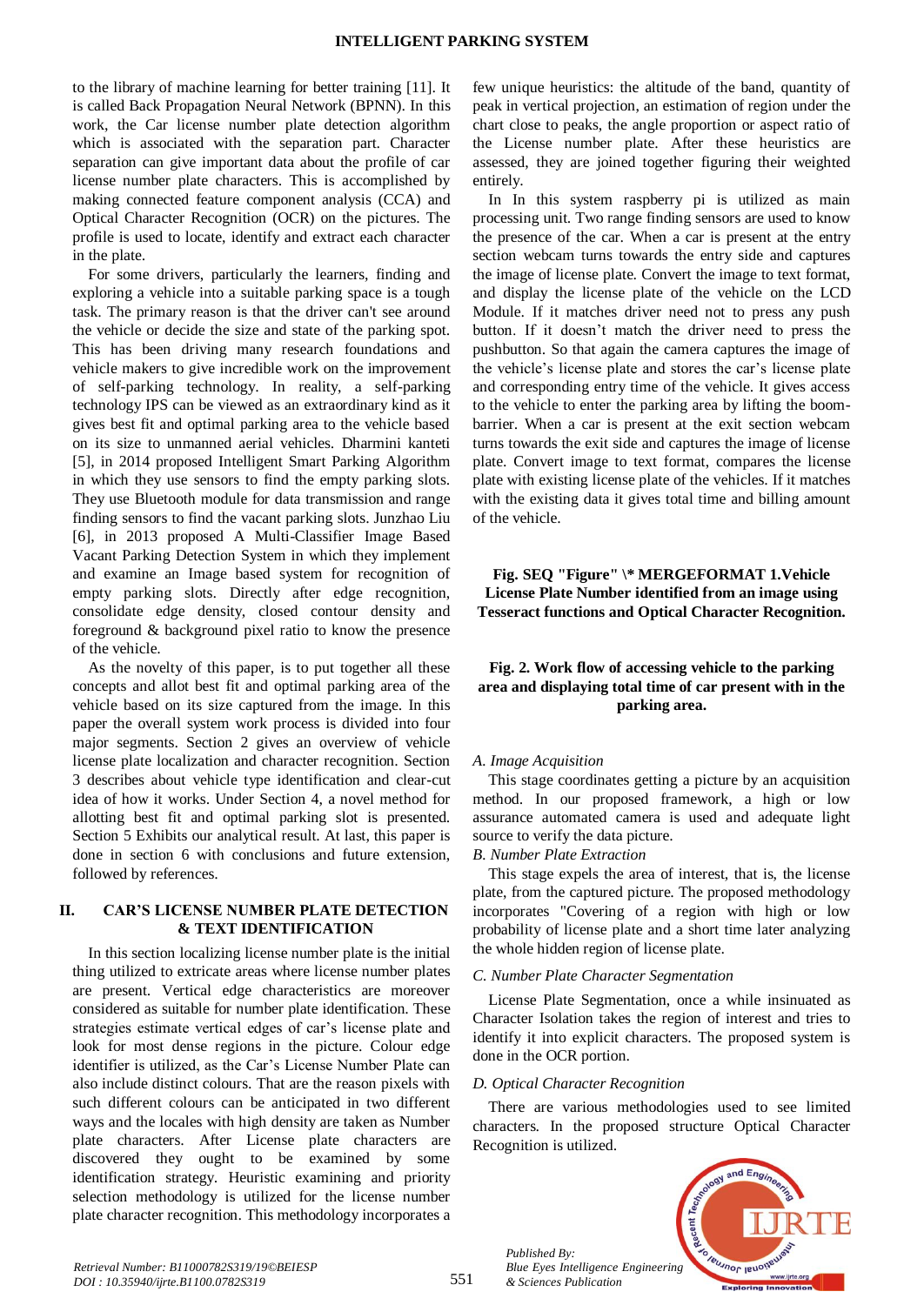#### **III. VEHICLE TYPE DETECTION**

| <b>Type</b> | <b>Size Range</b> |
|-------------|-------------------|
| <b>SUV</b>  | >610              |
| Sedan       | $540 > \&\< 610$  |
| Mini        | <540              |

#### **Table 1. Vehicle Classification**

Normally, as per the vehicle measure, vehicle types can be partitioned into three classifications: SUV, Sedan, Mini. Vehicle pictures caught under both good lightening conditions and bad lightening conditions independently is considered. Vehicle frontal area part is separated by inspecting car frontal area span and the region of the license number plate. Additionally, open database including adequate pictures are utilized to develop own database that is, including pictures of vehicle front view. Actual procedure of vehicle type characterization includes frontal area segmentation, vehicle recognition, characteristics extraction and differentiation, which make it also slow for accomplishing real time operations. Vision based vehicle type characterization is of two types: techniques utilizing vehicle's side region view and techniques utilizing vehicle's frontal area (or back) view. For the side region view thing, edge-based and model-based strategies are generally utilized. Edge-based methodologies incorporate parameterized edge. Model-based methodologies that use additional prior shape information.

For Vehicle feature extraction Initially, A settled region of interests in a specific video arrangement is set. Setting ROI has a few points of interest, for example, constraining the vehicle pictures to an appropriate size range. Additionally, by setting appropriate areas, the required zone will be diminished and the principle features of vehicles can be ensured. At that point, a pretrained Convolutional Neural Network which can yield precise vehicle features has been executed to identify vehicles in the chosen area. The vehicle pictures will be acquired from a video. The recognition procedure is connected to the front piece of the video, a vehicle informational collection for the specific video scene would be produced so as to finish the vehicle identification steps.

## **Fig. 3. Model is plotted against adequate and random dataset**

Initially, the system with adequate dataset is trained. The dataset consists of 1000 high resolution images of each set of vehicles. Then training the system with an approximate epoch value of 100 for better, accurate and rigid system. Principal Feature Analysis (PFA) is utilized to detect the vehicle. Whenever the system with some set of images is trained it performs some mathematical operations on the image, it also identifies the common thing in all the images of the dataset, plot the graph of the images with the key features and set a range of values to every key feature of the image. It also generates a model with set of scores of the input image at each pixel value which includes the key features.

In Neural Network an image is received and transform when it pass through series of hidden layers. Each hidden layer is made up of set of neurons. Each neuron is fully connected with other neurons in previous layer. When an input is given it holds raw pixel value. Then it is sent through convolutional layer where it performs dot product between their weights followed by Pooling operation where downsizing the spatial dimensions of the image. It gives the final class score of the image.

While performing deep learning of the image, it has two data sets- Training data and Validating data. Training data is utilized to train the system. Validation data is utilized for testing the system. For every epoch validation loss gets lower and accuracy gets higher. Epoch is teaching the system with one full pass of training set. It has few iterations.

While testing is done it extracts key features or objects from the image, by performing some mathematical operations it gets some set of value or score of every pixel of the image, that is the final class score. If the final score of the image matches with trained data it gives true or else false. The probability of matching depends on the dataset provided or accuracy of the system.

## **Fig. 4 Getting Pixel length of car**

# **IV. ALLOT BEST FIT PARKING AREA**

Generally, there are two methodologies utilized for recognition of Empty slots: Sensor based and Picture based system. Comparing Sensor based parking lot arrangement systems, Picture based methodologies are more reliable and cost friendly. Sensor based parking recognizes the existence or absence of the vehicle. Aside from recognizing the vehicle, the sensor can give additional data like displaying the vacancy slots for parking. The chance of occurrence of error is more by the usage of sensors. As it requires a greater number of sensors to be placed i.e., at every parking slot it requires a sensor. Disruptive communication between the sensors may lead to errors. That is, the signal from transmitter may not be received by the receiver, then the sensor may be prone to errors. It may show vacant slot as occupied and vice versa. Moreover, the power consumed by the sensors is high due to repeated utilization. Sensors requires continuous monitoring at entrance section and exit sections.

## **Fig. 9. Work flow of allotting best fit and optimal parking slot to the vehicle**

In the Image based parking lot arrangements the camera can be utilized to detect the unoccupied space through image recognition. The picture is captured and it is permitted to Image segmentation and edge recognition by boundaries. The moving vehicle is to be parked at explicit zone, at first the parking region must be recognized at the zone then the parking slot must be detected. Check whether there is any empty slot, and it is accessible or not. In The parking region



*Published By: Blue Eyes Intelligence Engineering & Sciences Publication*